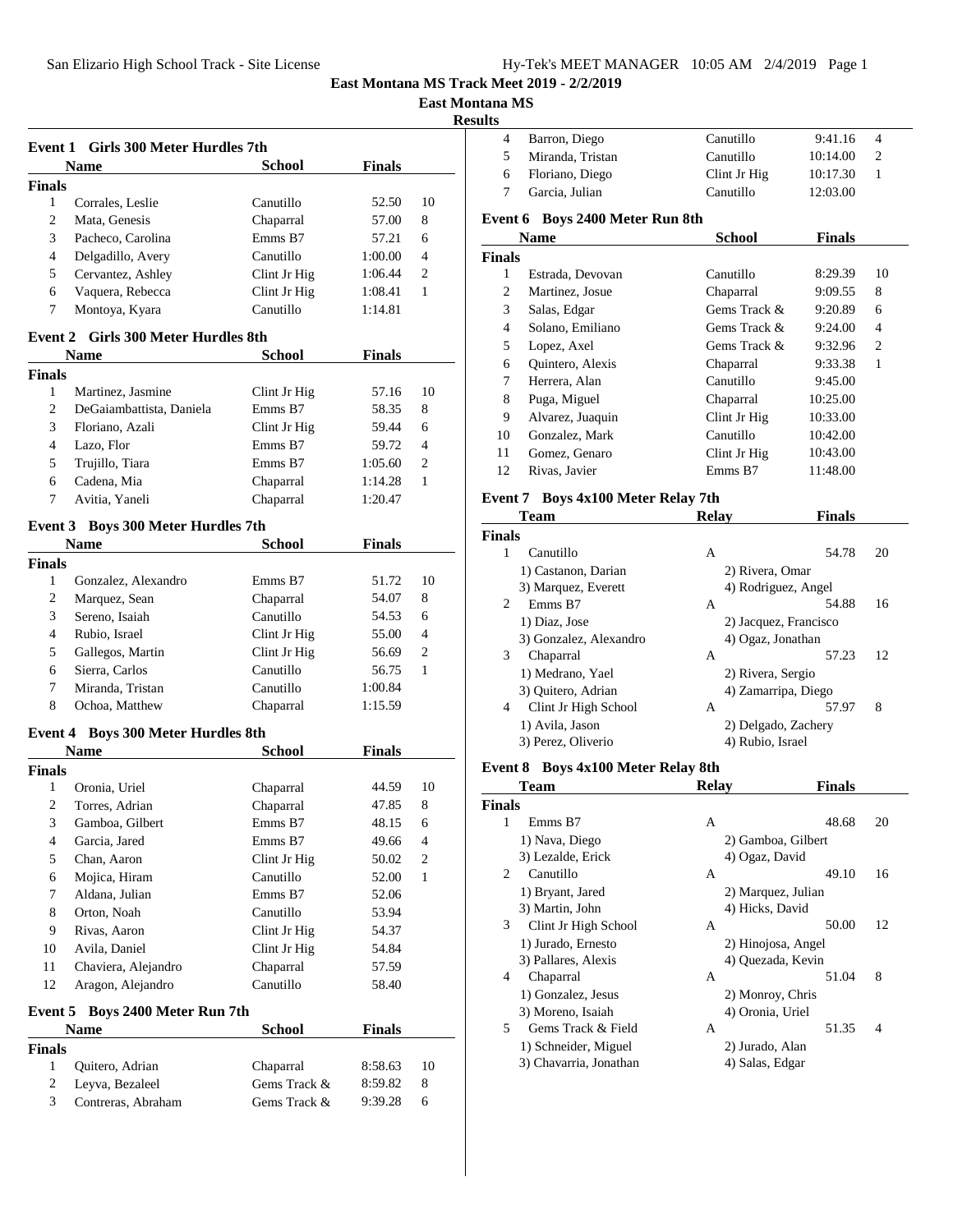| Hy-Tek's MEET MANAGER 10:05 AM 2/4/2019 Page 2 |  |  |  |
|------------------------------------------------|--|--|--|
|------------------------------------------------|--|--|--|

### **East Mont**

| o<br> |
|-------|
|       |

| Event 9            | <b>Boys 800 Meter Run 7th</b>       |               |               |                |
|--------------------|-------------------------------------|---------------|---------------|----------------|
|                    | <b>Name</b>                         | <b>School</b> | Finals        |                |
| <b>Finals</b>      |                                     |               |               |                |
| 1                  | Sierra, Carlos                      | Canutillo     | 2:35.06       | 10             |
| $\overline{c}$     | Gallegos, Mario                     | Gems Track &  | 2:41.56       | 8              |
| 3                  | Rivera, Sergio                      | Chaparral     | 2:44.31       | 6              |
| 4                  | Brock, Christopher                  | Canutillo     | 2:44.59       | 4              |
| 5                  | Floriano, Diego                     | Clint Jr Hig  | 3:12.28       | 2              |
| 6                  | Perez, Ryan                         | Canutillo     | 3:13.91       | $\mathbf{1}$   |
| 7                  | Garcia, Abraham                     | Clint Jr Hig  | 3:20.11       |                |
| 8                  | Cisneros, Sebastian                 | Clint Jr Hig  | 3:22.00       |                |
| 9                  | Moreno, Raymundo                    | Gems Track &  | 3:25.36       |                |
| $---$              | Alaniz, Christian                   | Chaparral     | NT            |                |
| ---                | Gonzalez, Luis                      | Chaparral     | NT            |                |
|                    |                                     |               |               |                |
| Event 10           | <b>Boys 800 Meter Run 8th</b>       |               |               |                |
|                    | <b>Name</b>                         | <b>School</b> | <b>Finals</b> |                |
| <b>Finals</b><br>1 |                                     |               |               | 10             |
|                    | Moreno, David                       | Emms B7       | 2:21.49       |                |
| 2                  | Monroy, Chris                       | Chaparral     | 2:27.77       | 8              |
| 3                  | Cardoza, Andres                     | Gems Track &  | 2:30.20       | 6              |
| 4                  | Schneider, Miguel                   | Gems Track &  | 2:31.59       | 4              |
| 5                  | Carbajal, Chris                     | Chaparral     | 2:35.18       | 2              |
| 6                  | Gallegos, Pedro                     | Clint Jr Hig  | 2:37.00       | $\mathbf{1}$   |
| 7                  | Torres. Adrian                      | Chaparral     | 2:38.00       |                |
| 8                  | Orton, Noah                         | Canutillo     | 2:45.24       |                |
| 9                  | Zapata, Brandon                     | Clint Jr Hig  | 2:46.00       |                |
| 10                 | Gerrero, Jesus                      | Emms B7       | 2:49.31       |                |
| 11                 | Escalante, Davian                   | Emms B7       | 3:00.37       |                |
|                    | Event 11 Boys 100 Meter Dash 7th    |               |               |                |
|                    | Name                                | School        | <b>Finals</b> |                |
| <b>Finals</b>      |                                     |               |               |                |
| 1                  | Andrade, Luis                       | Canutillo     | 12.97         | 10             |
| 2                  | Marquez, Everett                    | Canutillo     | 13.03         | 8              |
| 3                  | Rubio, Israel                       | Clint Jr Hig  | 13.05         | 6              |
| 4                  | Rodriguez, Angel                    | Canutillo     | 13.60         | 4              |
| 5                  | Medrano, Yael                       | Chaparral     | 13.89         | 2              |
| 6                  | Zamarripa, Diego                    | Chaparral     | 14.34         | 1              |
| 7                  | Rodriguez, Eliel                    | Emms B7       | 16.18         |                |
|                    | Event 12 Boys 100 Meter Dash 8th    |               |               |                |
|                    | <b>Name</b>                         | School        | <b>Finals</b> |                |
| <b>Finals</b>      |                                     |               |               |                |
| $\mathbf{1}$       | Moreno, Isaiah                      | Chaparral     | 12.33         | 10             |
| $\overline{c}$     | Gonzalez, Jesus                     | Chaparral     | 12.53         | 8              |
| 3                  | Jurado, Ernesto                     | Clint Jr Hig  | 12.56         | 6              |
| $\overline{4}$     | Hicks, David                        | Canutillo     | 12.81         | $\overline{4}$ |
| 5                  |                                     | Clint Jr Hig  |               | $\overline{c}$ |
| 6                  | Hinojosa, Angel<br>Pallares, Alexis | Clint Jr Hig  | 12.88         | $\mathbf{1}$   |
|                    |                                     | Canutillo     | 12.94         |                |
| 7                  | Marquez, Julian                     |               | 13.00         |                |
| 8                  | Hernandez, Adan                     | Emms B7       | 13.28         |                |
| 9                  | Martin, John                        | Canutillo     | 13.37         |                |
| 10                 | Moreno, David                       | Emms B7       | 13.63         |                |
| 11                 | Chavarria, Jonathan                 | Gems Track &  | 13.75         |                |

| ılts<br>12                                                 | Salais, Gael                                   | Gems Track &            | 13.97         |        |
|------------------------------------------------------------|------------------------------------------------|-------------------------|---------------|--------|
| 13                                                         | Hernandez, Brandon                             | Gems Track &            | 14.44         |        |
| 14                                                         | Escalante, Davian                              | Emms B7                 | 15.63         |        |
| 15                                                         | Oronia, Uriel                                  | Chaparral               | 16.44         |        |
|                                                            |                                                |                         |               |        |
|                                                            | Boys 4x200 Meter Relay 7th<br>Event 13<br>Team | <b>Relay</b>            | <b>Finals</b> |        |
| <b>Finals</b>                                              |                                                |                         |               |        |
| 1                                                          | Canutillo                                      | A                       | 1:55.06       | 20     |
|                                                            | 1) Castanon, Darian                            | 2) Rivera, Omar         |               |        |
|                                                            | 3) Marquez, Everett                            | 4) Rodriguez, Angel     |               |        |
| 2                                                          | Emms B7                                        | A                       | 2:02.15       | 16     |
|                                                            | 1) Rodriguez, Eliel                            | 2) Jacquez, Francisco   |               |        |
|                                                            | 3) Gonzalez, Alexandro                         | 4) Ogaz, Jonathan       |               |        |
| 3                                                          | Chaparral                                      | A                       | 2:03.03       | 12     |
|                                                            | 1) Monarrez, Luis                              | 2) Butters, William     |               |        |
|                                                            | 3) Salas, Jonathon                             | 4) Quitero, Adrian      |               |        |
| 4                                                          | Clint Jr High School                           | A                       | 2:06.69       | 8      |
|                                                            | 1) Briones, Misac                              | 2) Ortiz, Juan          |               |        |
|                                                            | 3) Gutierrez, Jacob                            | 4) Gallegos, Martin     |               |        |
| 5                                                          | Gems Track & Field                             | A                       | 2:14.87       | 4      |
|                                                            | 1) Alvarado, Abel                              | 2) Montoya, Adrian      |               |        |
|                                                            | 3) Moreno, Raymundo                            | 4) Herrera, Frank       |               |        |
|                                                            | Event 14 Boys 4x200 Meter Relay 8th            |                         |               |        |
|                                                            | Team                                           | Relay                   | Finals        |        |
| <b>Finals</b>                                              |                                                |                         |               |        |
| 1                                                          | Emms B7                                        | A                       | 1:42.40       | 20     |
|                                                            | 1) Lezalde, Erick                              | 2) Mendoza, Juan        |               |        |
|                                                            |                                                |                         |               |        |
|                                                            | 3) Gamboa, Gilbert                             | 4) Lozoya, Mark         |               |        |
| 2                                                          | Canutillo                                      | A                       | 1:45.86       | 16     |
|                                                            | 1) Bryant, Jared                               | 2) Marquez, Julian      |               |        |
|                                                            | 3) Martin, John                                | 4) Hicks, David         |               |        |
| 3                                                          | Clint Jr High School                           | A                       | 1:48.78       | 12     |
|                                                            | 1) Pallares, Alexis                            | 2) Chan, Aaron          |               |        |
|                                                            | 3) Quezada, Kevin                              | 4) Alvarez, Carlos      |               |        |
|                                                            | Event 15 Boys 400 Meter Dash 7th               |                         |               |        |
|                                                            | <b>Name</b>                                    | <b>School</b>           | <b>Finals</b> |        |
|                                                            |                                                |                         |               |        |
| 1                                                          | Sereno, Isaiah                                 | Canutillo               | 1:07.07       | 10     |
| $\boldsymbol{2}$                                           | Rios, Adrian                                   | Canutillo               | 1:12.81       | 8      |
| 3                                                          | Salas, Jonathon                                | Chaparral               | 1:13.32       | 6      |
| 4                                                          | Montes, Max                                    | Canutillo               | 1:13.47       | 4      |
| 5                                                          | Perez, Oliverio                                | Clint Jr Hig            | 1:15.07       | 2      |
| 6                                                          | Ortiz, Juan                                    | Clint Jr Hig            | 1:15.53       | 1      |
| 7                                                          | Ochoa, Matthew                                 | Chaparral               | 1:19.18       |        |
| 8                                                          | Cisneros, Sebastian                            | Clint Jr Hig            | 1:25.84       |        |
|                                                            | <b>Boys 400 Meter Dash 8th</b>                 |                         |               |        |
|                                                            | <b>Name</b>                                    | School                  | <b>Finals</b> |        |
|                                                            |                                                |                         |               |        |
| $\mathbf{1}$                                               | Alvarez, Carlos                                | Clint Jr Hig            | 1:02.40       | 10     |
| $\overline{c}$                                             | DeAnda, Daunte                                 | Canutillo               | 1:02.72       | 8      |
| Finals<br>Event 16<br><b>Finals</b><br>3<br>$\overline{4}$ | Mendoza, Juan<br>Alvarez, Juaquin              | Emms B7<br>Clint Jr Hig | 1:03.03       | 6<br>4 |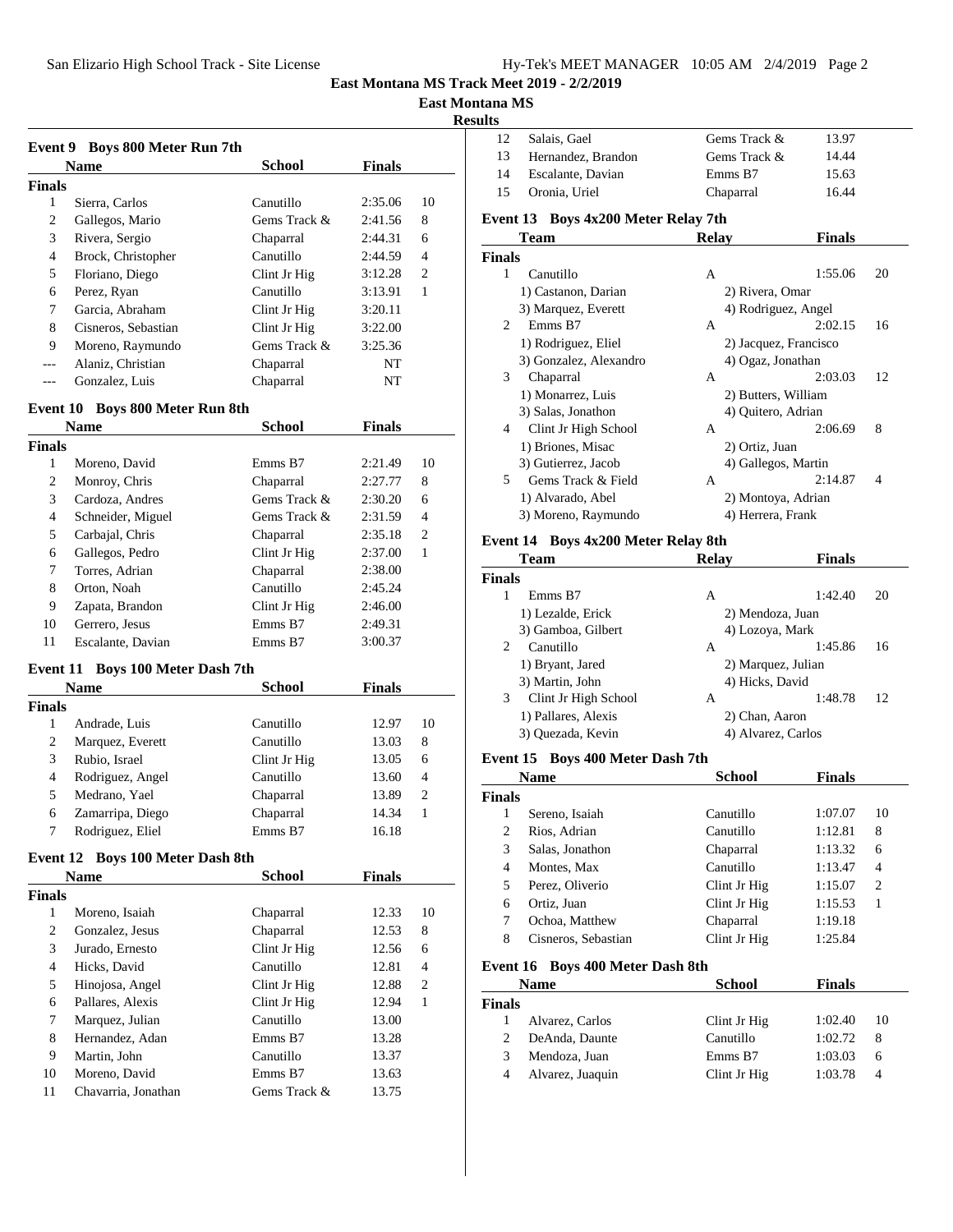| Hy-Tek's MEET MANAGER 10:05 AM 2/4/2019 Page 3 |  |  |  |
|------------------------------------------------|--|--|--|
|------------------------------------------------|--|--|--|

**East Montana MS**

**Results**

| Finals                                |                                  | (Event 16 Boys 400 Meter Dash 8th) |               |              |
|---------------------------------------|----------------------------------|------------------------------------|---------------|--------------|
|                                       | <b>Name</b>                      | <b>School</b>                      | <b>Finals</b> |              |
| 5                                     | Romero, Isaiah                   | Clint Jr Hig                       | 1:04.13       | 2            |
| 6                                     | Ulloa, Damian                    | Chaparral                          | 1:05.50       | 1            |
| 7                                     | Aldana, Julian                   | Emms B7                            | 1:05.66       |              |
| 8                                     | Moreno, Chris                    | Gems Track &                       | 1:08.81       |              |
| 9                                     | Gerrero, Jesus                   | Emms B7                            | 1:09.67       |              |
| 10                                    | Tafoya, Octavio                  | Chaparral                          | 1:11.19       |              |
| 11                                    | Barron, Gabriel                  | Canutillo                          | 1:14.31       |              |
| 12                                    | Rosales, Julian                  | Canutillo                          | 1:18.81       |              |
| Event 17                              | <b>Boys 200 Meter Dash 7th</b>   |                                    |               |              |
|                                       | <b>Name</b>                      | School                             | <b>Finals</b> |              |
| <b>Finals</b>                         |                                  |                                    |               |              |
| 1                                     | Alvarado, Abel                   | Gems Track &                       | 27.09         | 10           |
| $\overline{c}$                        | Camanez, Austin                  | Canutillo                          | 28.78         | 8            |
| 3                                     | Monarrez, Luis                   | Chaparral                          | 29.06         | 6            |
| $\overline{4}$                        | Medrano, Yael                    | Chaparral                          | 29.12         | 4            |
| 5                                     | Navarro, Christopher             | Canutillo                          | 29.81         | 2            |
| 6                                     | Gaytan, Eduardo                  | Canutillo                          | 30.18         | $\mathbf{1}$ |
| 7                                     | Avila, Jason                     | Clint Jr Hig                       | 30.21         |              |
| 8                                     | Marquez, Sean                    | Chaparral                          | 30.75         |              |
| 9                                     | Cisneros, Sebastian              | Clint Jr Hig                       | 35.32         |              |
| Event 18                              | <b>Boys 200 Meter Dash 8th</b>   |                                    |               |              |
|                                       | <b>Name</b>                      | <b>School</b>                      | <b>Finals</b> |              |
| <b>Finals</b>                         |                                  |                                    |               |              |
| $\mathbf{1}$                          | Martin, John                     | Canutillo                          | 26.00         | 10           |
| $\overline{c}$                        | Nava, Diego                      | Emms B7                            | 26.43         | 8            |
| 3                                     | Gonzalez, Jesus                  | Chaparral                          | 26.82         | 6            |
| $\overline{4}$                        | Alvarez, Carlos                  | Clint Jr Hig                       | 27.44         | 4            |
| 5                                     | Pallares, Alexis                 | Clint Jr Hig                       | 27.56         | 2            |
| 6                                     | Mojica, Hiram                    | Canutillo                          | 27.97         | $\mathbf{1}$ |
| 7                                     | Mendoza, Juan                    | Emms B7                            | 28.13         |              |
| 8                                     | Salais, Gael                     | Gems Track &                       | 28.92         |              |
| 9                                     | Stout, Nathaniel                 | Chaparral                          | 29.13         |              |
| 10                                    | Hernandez, Brandon               | Gems Track &                       | 29.87         |              |
| 11                                    | Gutierrez, Oscar                 | Chaparral                          | 30.03         |              |
| 12                                    | Rivas, Javier                    | Emms B7                            | 33.28         |              |
|                                       | Event 19 Boys 1600 Meter Run 7th |                                    |               |              |
|                                       | <b>Name</b>                      | <b>School</b>                      | <b>Finals</b> |              |
| <b>Finals</b>                         |                                  |                                    |               |              |
| 1                                     | Sierra, Carlos                   | Canutillo                          | 5:58.96       | 10           |
| $\overline{c}$                        | Quitero, Adrian                  | Chaparral                          | 6:08.32       | 8            |
| 3                                     | Gallegos, Mario                  | Gems Track &                       | 6:11.87       | 6            |
| $\overline{4}$                        | Barron, Diego                    | Canutillo                          | 6:31.94       | 4            |
| 5                                     | Contreras, Abraham               | Gems Track &                       | 6:33.06       | 2            |
| 6                                     | Rivera, Sergio                   | Chaparral                          | 6:41.35       | 1            |
| 7                                     | Miranda, Tristan                 | Canutillo                          | 6:42.66       |              |
|                                       | <b>Boys 1600 Meter Run 8th</b>   |                                    |               |              |
|                                       |                                  |                                    | <b>Finals</b> |              |
|                                       | Name                             | <b>School</b>                      |               |              |
|                                       |                                  |                                    |               |              |
| <b>Event 20</b><br><b>Finals</b><br>1 | Estrada, Devovan                 | Canutillo                          | 5:29.33       | 10           |

| w  |                    |              |         |   |
|----|--------------------|--------------|---------|---|
| 3  | Solano, Emiliano   | Gems Track & | 5:56.44 | 6 |
| 4  | Gallegos, Pedro    | Clint Jr Hig | 5:56.60 | 4 |
| 5  | Robles, David      | Canutillo    | 5:59.20 | 2 |
| 6  | Herrera, Alan      | Canutillo    | 6:08.01 | 1 |
| 7  | Quitero, Adrian    | Chaparral    | 6:09.85 |   |
| 8  | Hernandez, Adan    | Emms B7      | 6:10.18 |   |
| 9  | Zapata, Brandon    | Clint Jr Hig | 6:22.76 |   |
| 10 | Herrera, Alejandro | Clint Jr Hig | 6:30.93 |   |
| 11 | Puga, Miguel       | Chaparral    | 6:33.49 |   |
| 12 | Ochoa, Carlos      | Gems Track & | 7:04.59 |   |
| 13 | Rivas, Javier      | Emms B7      | 7:39.55 |   |
| 14 | Gerrero, Jesus     | Emms B7      | 7:43.00 |   |
| 15 | Chavez, Josiah     | Gems Track & | 7:47.01 |   |
|    |                    |              |         |   |

### **Event 21 Boys 110 Meter Hurdles 7th**

| Name   |                      | <b>School</b> | <b>Finals</b> |    |  |
|--------|----------------------|---------------|---------------|----|--|
| Finals |                      |               |               |    |  |
|        | Ogaz, Jonathan       | Emms B7       | 19.44         | 10 |  |
| 2      | Perez, Oliverio      | Clint Jr Hig  | 20.00         | 8  |  |
| 3      | Alvarado, Abel       | Gems Track &  | 20.17         | 6  |  |
| 4      | Navarro, Christopher | Canutillo     | 21.56         | 4  |  |
| 5.     | Sereno, Isaiah       | Canutillo     | 21.66         | 2  |  |
| 6      | Marquez, Sean        | Chaparral     | 22.50         | 1  |  |
|        | Zamarripa, Diego     | Chaparral     | 23.03         |    |  |
| 8      | Ochoa, Matthew       | Chaparral     | 27.35         |    |  |

### **Event 22 Boys 110 Meter Hurdles 8th**

| <b>Name</b> |                   | <b>School</b> | <b>Finals</b> |    |
|-------------|-------------------|---------------|---------------|----|
| Finals      |                   |               |               |    |
| 1           | Oronia, Uriel     | Chaparral     | 16.75         | 10 |
| 2           | Monroy, Chris     | Chaparral     | 19.00         | 8  |
| 3           | Lozova, Mark      | Emms B7       | 19.12         | 6  |
| 4           | Mojica, Hiram     | Canutillo     | 19.13         | 4  |
| 5           | Ramirez, Diego    | Clint Jr Hig  | 21.22         | 2  |
| 6           | Gutierrez, Oscar  | Chaparral     | 21.29         | 1  |
| 7           | Garcia, Jared     | Emms B7       | 21.47         |    |
| 8           | Chavez, Aaron     | Clint Jr Hig  | 21.78         |    |
| 9           | Aldana, Julian    | Emms B7       | 21.84         |    |
| 10          | Romero, Isaiah    | Clint Jr Hig  | 22.03         |    |
| 10          | Aragon, Alejandro | Canutillo     | 22.03         |    |
| 12          | Barrios, Jude     | Canutillo     | 22.31         |    |

### **Event 23 Girls 100 Meter Hurdles 7th**

|                   | <b>School</b> | <b>Finals</b> |    |
|-------------------|---------------|---------------|----|
|                   |               |               |    |
| Pacheco, Carolina | Emms B7       | 20.25         | 10 |
| Gonzalez, Susei   | Chaparral     | 20.95         | 8  |
| Mata, Genesis     | Chaparral     | 22.16         | 6  |
| Vaquera, Rebecca  | Clint Jr Hig  | 22.78         | 4  |
| Herrera, Janeth   | Gems Track &  | 22.94         | 2  |
| Giraud, Kenni     | Clint Jr Hig  | 24.16         | 1  |
| Montoya, Kyara    | Canutillo     | 26.43         |    |
|                   | <b>Name</b>   |               |    |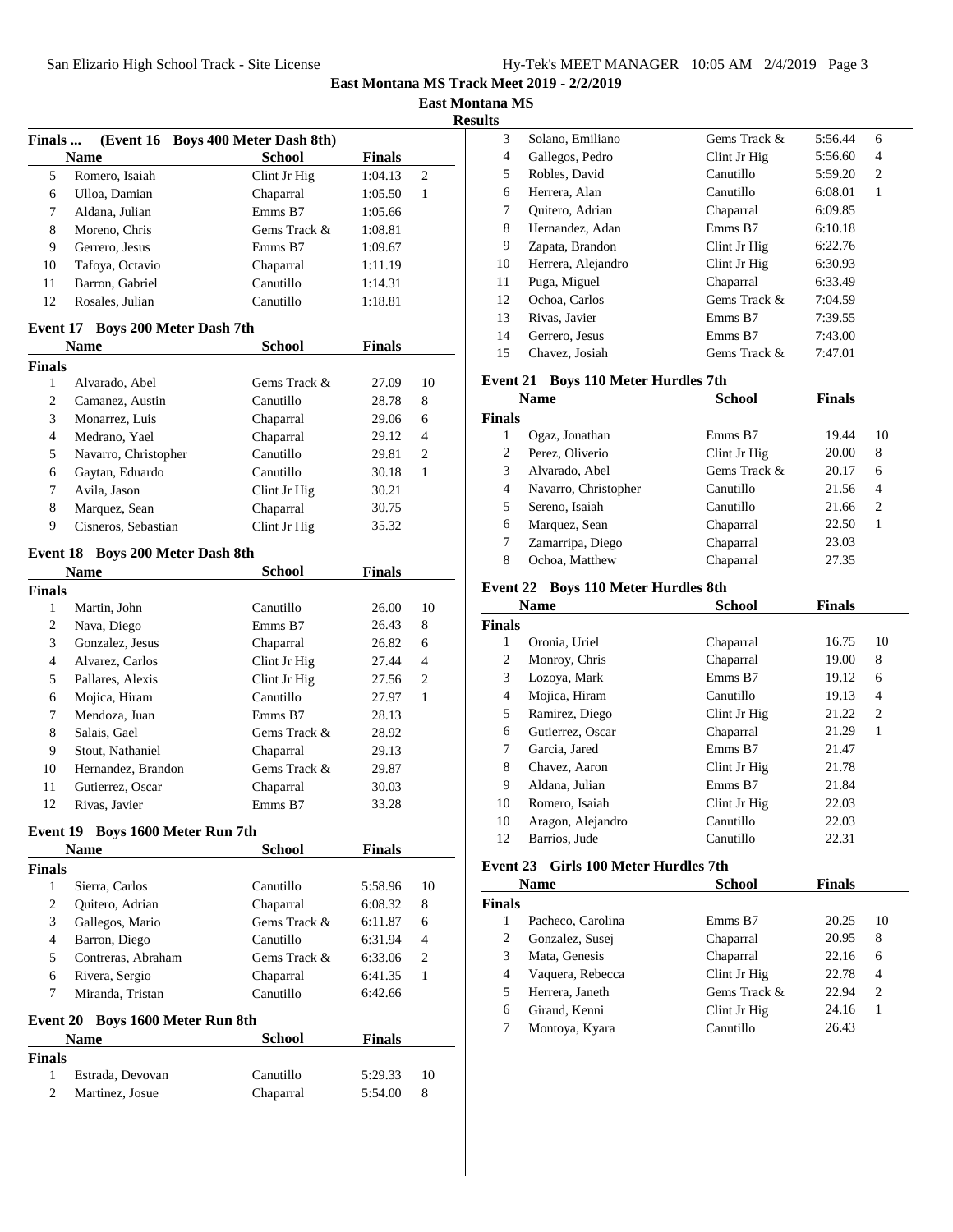| Hy-Tek's MEET MANAGER 10:05 AM 2/4/2019 Page 4 |  |  |  |
|------------------------------------------------|--|--|--|
|------------------------------------------------|--|--|--|

#### **East Montana MS**

#### **Result**

|                 | Event 24 Girls 100 Meter Hurdles 8th |                        |               |                |
|-----------------|--------------------------------------|------------------------|---------------|----------------|
|                 | <b>Name</b>                          | <b>School</b>          | <b>Finals</b> |                |
| <b>Finals</b>   |                                      |                        |               |                |
| $\mathbf{1}$    | DeGaiambattista, Daniela             | Emms B7                | 18.65         | 10             |
| 2               | Avila, Elisa                         | Clint Jr Hig           | 18.88         | 8              |
| 3               | Sanchez, Bianca                      | Gems Track &           | 19.13         | 6              |
| 4               | Martinez, Jasmine                    | Clint Jr Hig           | 19.37         | 4              |
| 5               | Lazo, Flor                           | Emms B7                | 20.00         | 2              |
| 6               | Munoz, Jaqueline                     | Canutillo              | 21.15         | 1              |
| 7               | Garcia, Karla                        | Chaparral              | 21.16         |                |
| 8               | Galaviz, Alyssa                      | Chaparral              | 21.39         |                |
| 9               | Trujillo, Tiara                      | Emms B7                | 21.50         |                |
|                 | Event 25 Girls 2400 Meter Run 7th    |                        |               |                |
|                 | Name                                 | <b>School</b>          | <b>Finals</b> |                |
| <b>Finals</b>   |                                      |                        |               |                |
| 1               | Vigil, Michaela                      | Gems Track &           | 10:39.84      | 10             |
| 2               | Delgadillo, Avery                    | Canutillo              | 10:50.16      | 8              |
| 3               | Martinez, Nadia                      | Emms B7                | 11:02.53      | 6              |
| 4               | Caldera, Ana                         | Canutillo              | 11:38.03      | $\overline{4}$ |
| 5               | Ramirez, Arianna                     | Emms B7                | 11:43.16      | 2              |
| 6               | Vasquez, Osmary                      | Gems Track &           | 12:14.93      | 1              |
| 7               | Chiguil-Soto, Liliana                | Canutillo              | 13:00.00      |                |
| 8               | Wilkens, Delila                      | Emms B7                | 13:51.57      |                |
|                 |                                      |                        |               |                |
| <b>Event 26</b> | - Girls 2400 Meter Run 8th           |                        |               |                |
|                 | <b>Name</b>                          | School                 | Finals        |                |
| <b>Finals</b>   |                                      |                        |               |                |
| 1               | Najar, Jennifer                      | Canutillo              | 10:01.45      | 10             |
| 2               | Garcia, Daniella                     | Chaparral              | 10:48.14      | 8              |
| 3               | Arroyo, Emily                        | Gems Track &           | 11:04.14      | 6              |
| 4               | Herrera, Topaz                       | Clint Jr Hig           | 11:09.58      | 4              |
| 5               | Gomez, Bellen                        | Emms B7                | 11:56.85      | 2              |
| 6               | Goitia, Jimena                       | Gems Track &           | 12:10.57      | $\mathbf{1}$   |
| 7               | Hinojos, Alessandra                  | Emms B7                | 12:42.54      |                |
| 8               | Ascencio, Daniela                    | Gems Track &           | 12:47.69      |                |
| 9               | Villa, Marisol                       | Emms B7                | 12:53.53      |                |
| 10              | Cazarez, Haylie                      | Canutillo              | 13:15.01      |                |
|                 | Event 27 Girls 4x100 Meter Relay 7th |                        |               |                |
|                 | <u>l'eam</u>                         | Kelay                  | r ınaıs       |                |
| Finals          |                                      |                        |               |                |
| 1               | Emms B7                              | A                      | 58.19         | 20             |
|                 | 1) Huizar, Jisell                    | 2) Garcia, Brittney    |               |                |
|                 | 3) De La Torre, Georgianise          | 4) Flores, Celeste     |               |                |
| 2               | Canutillo                            | A                      | 1:00.53       | 16             |
|                 | 1) Lopez, Catalina                   | 2) Lopez, Mia          |               |                |
|                 | 3) Lopez, Audrianna                  | 4) Carbajal, Destiny   |               |                |
| 3               | Clint Jr High School                 | A                      | 1:01.10       | 12             |
|                 | 1) Hernandez, Evelyn                 | 2) Giraud, Kenni       |               |                |
|                 | 3) Reyes, Sinai                      | 4) Musgrove, Cassie    |               |                |
| 4               | Gems Track & Field                   | A                      | 1:05.16       | 8              |
|                 | 1) Herrera, Janeth                   | 2) Trejo, Dyvette      |               |                |
|                 | 3) Hernandez, Stephanie              | 4) Valenzuela, Joselyn |               |                |

| ults          |                                      |                    |                       |                |
|---------------|--------------------------------------|--------------------|-----------------------|----------------|
| 5             | Chaparral                            | A                  | 1:07.47               | $\overline{4}$ |
|               | 1) Escobar, Giana                    | 2) Mata, Genesis   |                       |                |
|               | 3) Palomares, Yaretzi                | 4) Gonzalez, Susej |                       |                |
|               | Event 28 Girls 4x100 Meter Relay 8th |                    |                       |                |
|               | Team                                 | Relay              | <b>Finals</b>         |                |
| <b>Finals</b> |                                      |                    |                       |                |
| 1             | Emms B7                              | A                  | 56.46                 | 20             |
|               | 1) Ramirez, Ivy                      | 2) Soto, Danitza   |                       |                |
|               | 3) Solorzano, Klaryssa               | 4) Bass, Paula     |                       |                |
| 2             | Clint Jr High School                 | A                  | 57.25                 | 16             |
|               | 1) Avila, Elisa                      | 2) Rosales, Sarah  |                       |                |
|               | 3) Mobley, Kayleen                   |                    | 4) Hernandez, Quetzal |                |
| 3             | Chaparral                            | A                  | 59.53                 | 12             |
|               | 1) Zamarripa, Leslie                 | 2) Galaviz, Alyssa |                       |                |
|               | 3) Ibarra, Emily                     |                    | 4) Fernandez, Alizae  |                |
| 4             | Canutillo                            | A                  | 59.76                 | 8              |
|               | 1) Munoz, Jaqueline                  | 2) Cano, Dania     |                       |                |

3) Gonzalez, Alonda 4) Ortega, Vianey

#### **Event 29 Girls 800 Meter Run 7th**

| Name               | <b>School</b> | <b>Finals</b> |                |
|--------------------|---------------|---------------|----------------|
| <b>Finals</b>      |               |               |                |
| Contreras, Maya    | Gems Track &  | 2:52.60       | 10             |
| Corrales, Leslie   | Canutillo     | 3:05.04       | 8              |
| Martinez, Nadia    | Emms B7       | 3:08.53       | 6              |
| Contreras, Azury   | Clint Jr Hig  | 3:13.08       | 4              |
| Cervantez, Ashley  | Clint Jr Hig  | 3:17.91       | $\overline{c}$ |
| Contreras, Jessica | Gems Track &  | 3:22.55       | 1              |
| Lopez, Arizbe      | Canutillo     | 3:23.86       |                |
| Cardoza, Nayla     | Gems Track &  | 3:26.53       |                |
| Barba, Vanessa     | Canutillo     | 3:27.70       |                |
| Torres, Brianna    | Emms B7       | 3:44.86       |                |
| Wilkens, Delila    | Emms B7       | 3:55.90       |                |
|                    |               |               |                |

#### **Event 30 Girls 800 Meter Run 8th**

|                        | <b>Name</b>         | School       | <b>Finals</b> |                |
|------------------------|---------------------|--------------|---------------|----------------|
| <b>Finals</b>          |                     |              |               |                |
|                        | Rivera, Natalie     | Canutillo    | 2:43.24       | 10             |
| $\mathfrak{D}_{\cdot}$ | Floriano, Azali     | Clint Jr Hig | 3:05.72       | 8              |
| 3                      | Gomez, Cecilia      | Emms B7      | 3:10.15       | 6              |
| 4                      | Saenz, Destiny      | Clint Jr Hig | 3:13.73       | $\overline{4}$ |
| 5                      | Gomez, Bellen       | Emms B7      | 3:26.23       | $\overline{2}$ |
| 6                      | Herrera, Topaz      | Clint Jr Hig | 3:34.43       |                |
|                        | Hinojos, Alessandra | Emms B7      | 4:06.47       |                |

### **Event 31 Girls 100 Meter Dash 7th**

|               | <b>Name</b>         | <b>School</b> | <b>Finals</b> |                |
|---------------|---------------------|---------------|---------------|----------------|
| <b>Finals</b> |                     |               |               |                |
|               | Reyes, Sinai        | Clint Jr Hig  | 14.53         | 10             |
| 2             | Carbajal, Destiny   | Canutillo     | 14.56         | 8              |
| 3             | Palomares, Yaretzi  | Chaparral     | 14.63         | 6              |
| 4             | Martinez, Kayla     | Canutillo     | 14.94         | 4              |
| 5             | Bermudez, Karyme    | Canutillo     | 15.37         | $\overline{2}$ |
| 6             | Valenzuela, Joselyn | Gems Track &  | 15.45         | 1              |
|               | Hernandez, Evelyn   | Clint Jr Hig  | 15.81         |                |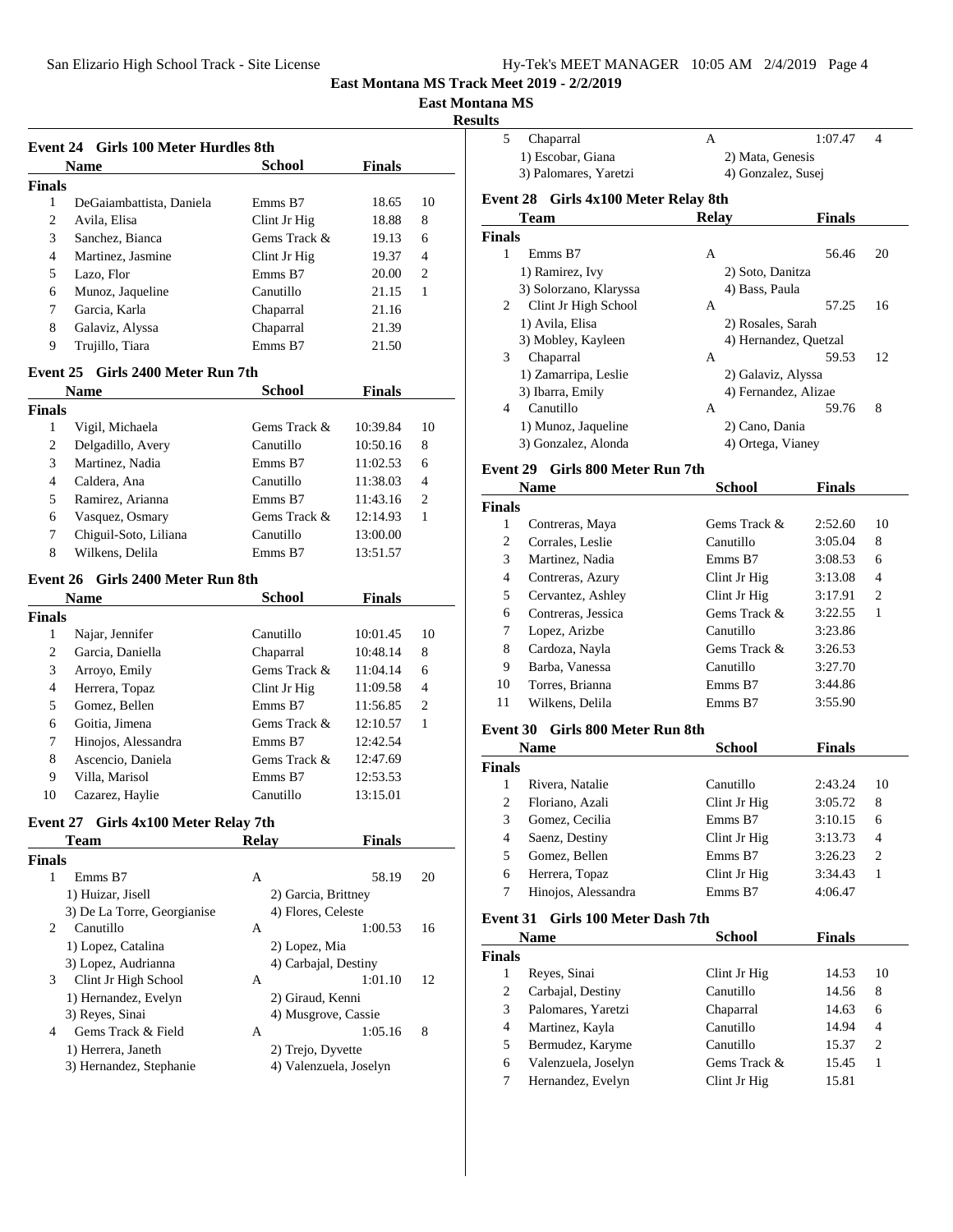**East Montana MS**

**Results**

| Finals        |                                      | (Event 31 Girls 100 Meter Dash 7th) |                             |                |
|---------------|--------------------------------------|-------------------------------------|-----------------------------|----------------|
|               | Name                                 | <b>School</b>                       | <b>Finals</b>               |                |
| 8             | Gonzalez, Susej                      | Chaparral                           | 15.93                       |                |
| 9             | Trejo, Dyvette                       | Gems Track &                        | 16.19                       |                |
|               | Event 32 Girls 100 Meter Dash 8th    |                                     |                             |                |
|               | Name                                 | School                              | <b>Finals</b>               |                |
| <b>Finals</b> |                                      |                                     |                             |                |
| 1             | Mobley, Kayleen                      | Clint Jr Hig                        | 14.25                       | 10             |
| 2             | Zamarripa, Leslie                    | Chaparral                           | 14.65                       | 8              |
| 3             | Guzman, Paola                        | Emms B7                             | 14.69                       | 5              |
| 3             | Cerda, Minerva                       | Emms B7                             | 14.69                       | 5              |
| 5             | Ponce, Linette                       | Clint Jr Hig                        | 14.94                       | $\overline{c}$ |
| 6             | Martinez, Diana                      | Canutillo                           | 15.22                       | $\mathbf{1}$   |
| 7             | Hernandez, Quetzal                   | Clint Jr Hig                        | 15.53                       |                |
| 8             | Fernandez, Alizae                    | Chaparral                           | 15.60                       |                |
| 9             | Sanchez, Bianca                      | Gems Track &                        | 15.63                       |                |
| 10            | Massey, Rebecca                      | Canutillo                           | 16.33                       |                |
| 11            | Ramirez, Arabella                    | Gems Track &                        | 16.65                       |                |
| 12            | Ibarra, Emily                        | Chaparral                           | 16.66                       |                |
| 13            | Martinez, Arleethe                   | Canutillo                           | 16.71                       |                |
| 14            | Holguin, Fatima                      | Emms B7                             | 17.03                       |                |
|               |                                      |                                     |                             |                |
|               | Event 33 Girls 4x200 Meter Relay 7th |                                     |                             |                |
|               | Team                                 | <b>Relay</b>                        | <b>Finals</b>               |                |
| <b>Finals</b> |                                      |                                     |                             |                |
| 1             | Canutillo                            | A                                   | 2:04.00                     | 20             |
|               | 1) Lopez, Catalina                   | 2) Bermudez, Karyme                 |                             |                |
|               | 3) Lopez, Audrianna                  | 4) Carbajal, Destiny                |                             |                |
| 2             | Gems Track & Field                   | A                                   | 2:11.56                     | 16             |
|               | 1) Lopez, Amanda                     | 2) Trejo, Dyvette                   |                             |                |
|               | 3) Montoya, Katelyn                  | 4) Valenzuela, Joselyn              |                             |                |
| 3             | Clint Jr High School                 | A                                   | 2:15.72                     | 12             |
|               | 1) Musgrove, Cassie                  | 2) Contreras, Azury                 |                             |                |
|               | 3) Lerma, Dana                       | 4) Barragan, Naomi                  |                             |                |
| $---$         | Emms B7                              | A                                   | DO                          |                |
|               | 1) Huizar, Jisell                    |                                     | 2) De La Torre, Georgianise |                |
|               | 3) Pacheco, Carolina                 | 4) Flores, Celeste                  |                             |                |
|               | Event 34 Girls 4x200 Meter Relay 8th |                                     |                             |                |
|               | Team                                 | <b>Relay</b>                        | <b>Finals</b>               |                |
| <b>Finals</b> |                                      |                                     |                             |                |
| $\mathbf{1}$  | Emms B7                              | A                                   | 2:01.96                     | 20             |
|               | 1) Ramirez, Ivy                      | 2) Soto, Danitza                    |                             |                |
|               | 3) Solorzano, Klaryssa               | 4) Bass, Paula                      |                             |                |
| 2             | Clint Jr High School                 | A                                   | 2:06.62                     | 16             |
|               | 1) Tepezano, Aylin                   | 2) Lara, Stephanie                  |                             |                |
|               | 3) Olivas, Janice                    | 4) Hernandez, Quetzal               |                             |                |
| 3             | Canutillo                            | A                                   | 2:07.03                     | 12             |
|               | 1) Munoz, Jaqueline                  | 2) Cano, Dania                      |                             |                |
|               | 3) Gonzalez, Alonda                  | 4) Ortega, Vianey                   |                             |                |
| 4             | Chaparral                            | A                                   | 2:21.16                     | 8              |
|               | 1) Ibarra, Emily                     | 2) Carillo, Thyra                   |                             |                |
|               | 3) Garcia, Daniella                  | 4) Fernandez, Alizae                |                             |                |
|               |                                      |                                     |                             |                |
|               |                                      |                                     |                             |                |

|                 | Event 35 Girls 400 Meter Dash 7th |               |               |              |
|-----------------|-----------------------------------|---------------|---------------|--------------|
|                 | <b>Name</b>                       | School        | <b>Finals</b> |              |
| Finals          |                                   |               |               |              |
| 1               | Hernandez, Evelyn                 | Clint Jr Hig  | 1:16.45       | 10           |
| 2               | Mendez, Abigail                   | Canutillo     | 1:17.09       | 8            |
| 3               | Barragan, Naomi                   | Clint Jr Hig  | 1:17.94       | 6            |
| 4               | Garcia, Brittney                  | Emms B7       | 1:20.09       | 4            |
| 5               | Barba, Vanessa                    | Canutillo     | 1:21.65       | 2            |
| 6               | Martinez, Kayla                   | Canutillo     | 1:24.63       | $\mathbf{1}$ |
| 7               | Magallanes, Alison                | Emms B7       | 1:25.50       |              |
| 8               | Cardoza, Nayla                    | Gems Track &  | 1:31.63       |              |
| 9               | Pacheco, Carolina                 | Emms B7       | 1:35.28       |              |
| 10              | Hernandez, Sofia                  | Chaparral     | 1:45.31       |              |
| <b>Event 36</b> | Girls 400 Meter Dash 8th          |               |               |              |
|                 | Name                              | School        | Finals        |              |
| Finals          |                                   |               |               |              |
| 1               | Cerda, Minerva                    | Emms B7       | 1:10.66       | 10           |
| 2               | Brito, Krystal                    | Emms B7       | 1:11.88       | 8            |
| 3               | Olivas, Janice                    | Clint Jr Hig  | 1:16.53       | 6            |
| 4               | Saenz, Destiny                    | Clint Jr Hig  | 1:17.56       | 4            |
| 5               | Martinez, Diana                   | Canutillo     | 1:20.06       | 2            |
| 6               | Martinez, Arleethe                | Canutillo     | 1:23.40       | 1            |
| 7               | Massey, Rebecca                   | Canutillo     | 1:23.63       |              |
| 8               | Torress, Dayanara                 | Chaparral     | 1:43.25       |              |
|                 |                                   |               |               |              |
|                 | Event 37 Girls 200 Meter Dash 7th |               |               |              |
|                 | <b>Name</b>                       | <b>School</b> | <b>Finals</b> |              |
| <b>Finals</b>   |                                   |               |               |              |
| 1               | Palomares, Yaretzi                | Chaparral     | 32.44         | 10           |
| 2               | Bryand, Bonita                    | Emms B7       | 33.10         | 8            |
| 3               | Lopez, Mia                        | Canutillo     | 33.50         | 6            |
| 4               | Hernandez, Stephanie              | Gems Track &  | 34.06         | 4            |
| 5               | Giraud, Kenni                     | Clint Jr Hig  | 34.15         | 2            |
| 6               | Martinez, Kayla                   | Canutillo     | 35.41         | 1            |
| 7               | Escobar, Giana                    | Chaparral     | 36.00         |              |
| 8               | Montoya, Katelyn                  | Gems Track &  | 36.41         |              |
| 9               | Mendez, Abigail                   | Canutillo     | 36.88         |              |
| 10              | Wright, Syriana                   | Emms B7       | 37.00         |              |
| 11              | Vaquera, Rebecca                  | Clint Jr Hig  | 37.87         |              |
| <b>Event 38</b> | Girls 200 Meter Dash 8th          |               |               |              |
|                 | <b>Name</b>                       | <b>School</b> | <b>Finals</b> |              |
| Finals          |                                   |               |               |              |
| $\mathbf{1}$    | Mobley, Kayleen                   | Clint Jr Hig  | 31.28         | 10           |
| 2               | Bass, Paula                       | Emms B7       | 31.85         | 8            |
| 3               | Ponce, Linette                    | Clint Jr Hig  | 32.25         | 6            |
| $\overline{4}$  | Solorzano, Klaryssa               | Emms B7       | 32.31         | 4            |
| 5               | Gonzalez, Alonda                  | Canutillo     | 32.35         | 2            |
| 6               | Sanchez, Bianca                   | Gems Track &  | 32.44         | 1            |
| 7               | Martinez, Diana                   | Canutillo     | 34.36         |              |
| 8               | Rosales, Sarah                    | Clint Jr Hig  | 34.53         |              |
| 9               | Ramirez, Arabella                 | Gems Track &  | 35.09         |              |
| 10              | Lara, Fatima                      | Canutillo     | 35.13         |              |
| 11              | Galaviz, Monique                  | Chaparral     | 41.69         |              |
|                 |                                   |               |               |              |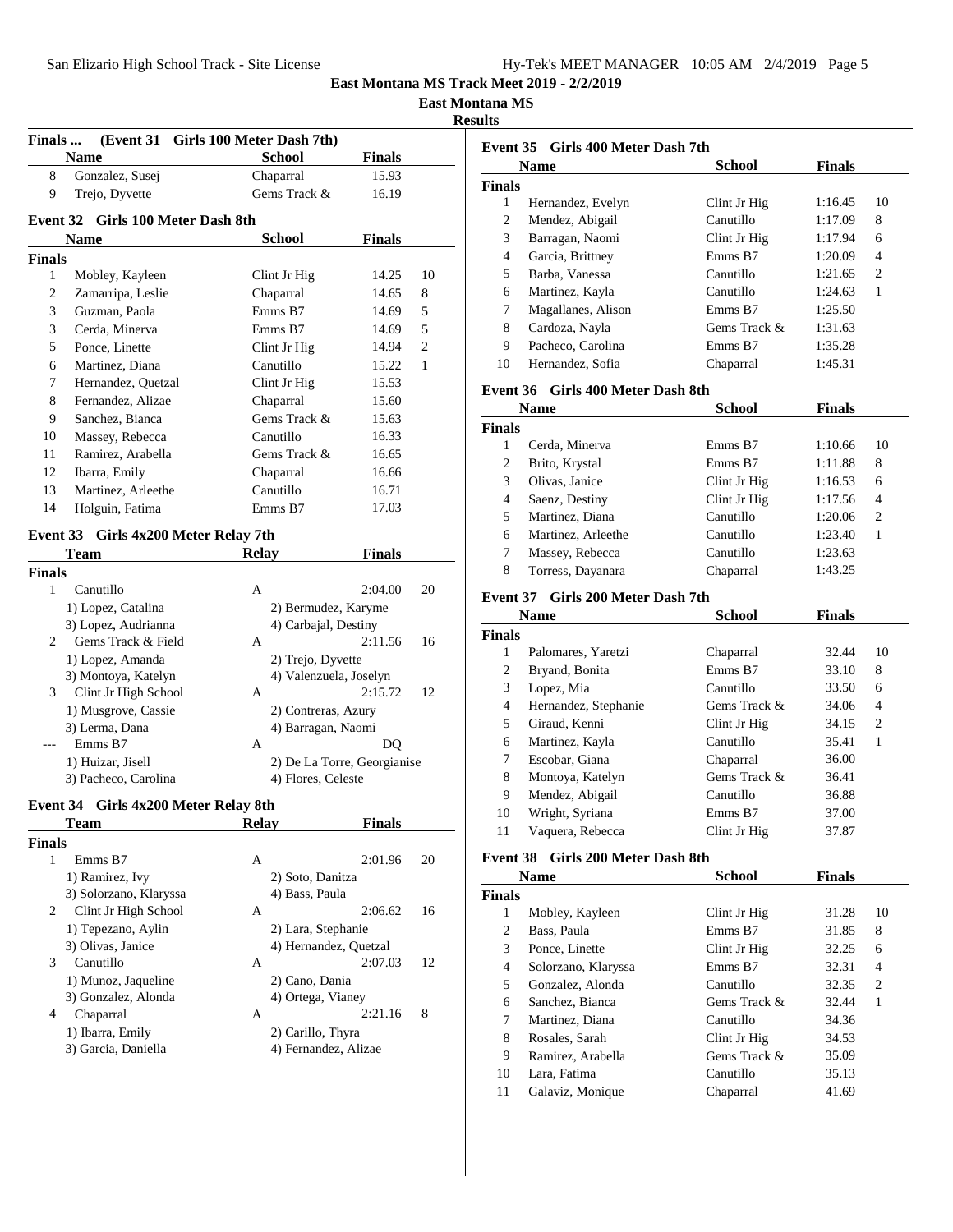| Hy-Tek's MEET MANAGER 10:05 AM 2/4/2019 Page 6 |  |  |  |
|------------------------------------------------|--|--|--|
|------------------------------------------------|--|--|--|

**East Montana MS**

**Results**

|                                | <b>Finals</b><br><b>Name</b>                | (Event 38 Girls 200 Meter Dash 8th)<br><b>School</b> | <b>Finals</b>        |         |
|--------------------------------|---------------------------------------------|------------------------------------------------------|----------------------|---------|
| 12                             | Carillo, Thyra                              | Chaparral                                            | 42.66                |         |
|                                |                                             |                                                      |                      |         |
|                                | Event 39 Girls 1600 Meter Run 7th<br>Name   | <b>School</b>                                        | <b>Finals</b>        |         |
| <b>Finals</b>                  |                                             |                                                      |                      |         |
| 1                              | Contreras, Maya                             | Gems Track &                                         | 6:51.75              | 10      |
| 2                              | Delgadillo, Avery                           | Canutillo                                            | 7:17.78              | 8       |
| 3                              | Vasquez, Osmary                             | Gems Track &                                         | 7:45.38              | 6       |
| $\overline{4}$                 | Chiguil-Soto, Liliana                       | Canutillo                                            | 8:06.75              | 4       |
| 5                              | Ramirez, Arianna                            | Emms B7                                              | 8:24.13              | 2       |
| 6                              | Torres, Brianna                             | Emms B7                                              | 8:36.16              | 1       |
|                                | <b>Event 40</b><br>Girls 1600 Meter Run 8th |                                                      |                      |         |
|                                | <b>Name</b>                                 | <b>School</b>                                        | <b>Finals</b>        |         |
| <b>Finals</b>                  |                                             |                                                      |                      |         |
| $\mathbf{1}$                   | Rivera, Natalie                             | Canutillo                                            | 6:20.85              | 10      |
| 2                              | Najar, Jennifer                             | Canutillo                                            | 6:21.59              | 8       |
| 3                              | Cerda, Minerva                              | Emms B7                                              | 6:35.36              | 6       |
| 4                              | Garcia, Daniella                            | Chaparral                                            | 6:59.68              | 4       |
| 5                              | Herrera, Topaz                              | Clint Jr Hig                                         | 7:23.42              | 2       |
| 6                              | Arroyo, Emily                               | Gems Track &                                         | 7:32.29              | 1       |
| 7                              | Villalobos, Amanda                          | Emms B7                                              | 7:59.56              |         |
| 8                              | Villa, Marisol                              | Emms B7                                              | 8:19.41              |         |
|                                |                                             |                                                      |                      |         |
|                                | Event 41 Girls 4x400 Meter Relay 7th        |                                                      |                      |         |
|                                | Team                                        | <b>Relay</b>                                         | <b>Finals</b>        |         |
| <b>Finals</b>                  |                                             |                                                      |                      |         |
| $\mathbf{1}$                   | Emms B7                                     | A                                                    | 5:03.97              | 20      |
|                                | 1) Huizar, Jisell                           | 2) Garcia, Brittney                                  |                      |         |
|                                | 3) Pacheco, Carolina                        | 4) Martinez, Nadia                                   |                      |         |
| 2                              | Canutillo                                   | A                                                    | 5:07.08              | 16      |
|                                | 1) Bermudez, Karyme                         | 2) Lopez, Catalina                                   |                      |         |
| 3                              | 3) Lopez, Audrianna<br>Clint Jr High School | 4) Lopez, Mia<br>A                                   | 5:16.63              | 12      |
|                                | 1) Reyes, Sinai                             | 2) Musgrove, Cassie                                  |                      |         |
|                                | 3) Contreras, Azury                         | 4) Barragan, Naomi                                   |                      |         |
|                                |                                             |                                                      |                      |         |
|                                | Event 42 Girls 4x400 Meter Relay 8th        |                                                      |                      |         |
|                                | Team                                        | <b>Relay</b>                                         | Finals               |         |
|                                | Emms B7                                     | A                                                    | 4:49.00              |         |
|                                |                                             |                                                      |                      | 20      |
| 1                              |                                             |                                                      |                      |         |
|                                | 1) Ramirez, Ivy                             | 2) Brito, Krystal                                    |                      |         |
|                                | 3) Guzman, Paola                            | 4) Soto, Danitza                                     |                      |         |
| 2                              | Canutillo                                   | A                                                    | 4:58.43              | 16      |
|                                | 1) Cano, Dania                              | 2) Ortega, Vianey                                    |                      |         |
|                                | 3) Rivera, Natalie                          | 4) Najar, Jennifer                                   |                      |         |
| 3                              | Clint Jr High School                        | A                                                    | 5:05.88              | 12      |
|                                | 1) Olivas, Janice                           | 2) Diaz, Jocelyn<br>4) Floriano, Azali               |                      |         |
|                                | 3) Tepezano, Aylin                          |                                                      |                      |         |
|                                | Event 43 Girls High Jump 7th                |                                                      |                      |         |
|                                | <b>Name</b>                                 | <b>School</b>                                        | <b>Finals</b>        |         |
| <b>Finals</b><br><b>Finals</b> |                                             |                                                      |                      |         |
| 1<br>2                         | Carbajal, Destiny<br>Barba, Vanessa         | Canutillo<br>Canutillo                               | 4-02.00<br>$3-10.00$ | 10<br>8 |

|   | Gonzalez, Susei  | Chaparral    | $J3-10.00$  | 5 |  |
|---|------------------|--------------|-------------|---|--|
| 3 | Trejo, Dyvette   | Gems Track & | $J3-10.00$  | 5 |  |
| 5 | Musgrove, Cassie | Clint Jr Hig | $3 - 08.00$ | 2 |  |
| 6 | Corrales, Leslie | Canutillo    | J3-08.00    |   |  |
|   | Herrera, Janeth  | Gems Track & | $3 - 06.00$ |   |  |
| 8 | Escobar, Giana   | Chaparral    | $3-02.00$   |   |  |
|   | Reyes, Sinai     | Clint Jr Hig | NH          |   |  |
|   | Mata, Genesis    | Chaparral    | NΗ          |   |  |
|   |                  |              |             |   |  |

### **Event 44 Boys High Jump 7th**

|        | <b>Name</b>         | <b>School</b> | <b>Finals</b> |     |  |
|--------|---------------------|---------------|---------------|-----|--|
| Finals |                     |               |               |     |  |
| 1      | Rodriguez, Angel    | Canutillo     | 4-06.00       | 10  |  |
| 2      | Ogaz, Jonathan      | Emms B7       | J4-06.00      | 8   |  |
| 3      | Castanon, Darian    | Canutillo     | J4-06.00      | 6   |  |
| 4      | Marquez, Everett    | Canutillo     | $4 - 04.00$   | 4   |  |
| 5      | Rubio, Israel       | Clint Jr Hig  | $4 - 00.00$   | 1.5 |  |
| 5      | Rivera, Sergio      | Chaparral     | 4-00.00       | 1.5 |  |
| 7      | Leyva, Bezaleel     | Gems Track &  | J4-00.00      |     |  |
| 8      | Alvarado, Abel      | Gems Track &  | $3 - 08.00$   |     |  |
| 8      | Floriano, Diego     | Clint Jr Hig  | 3-08.00       |     |  |
| 8      | Salas, Jonathon     | Chaparral     | 3-08.00       |     |  |
|        | Gonzalez, Christian | Chaparral     | NH            |     |  |
|        | Gallegos, Martin    | Clint Jr Hig  | NH            |     |  |
|        |                     |               |               |     |  |

### **Event 45 Girls High Jump 8th**

|        | <b>Name</b>       | <b>School</b> | <b>Finals</b> |     |
|--------|-------------------|---------------|---------------|-----|
| Finals |                   |               |               |     |
| 1      | Martinez, Jasmine | Clint Jr Hig  | $4 - 02.00$   | 10  |
| 2      | Olivas, Janice    | Clint Jr Hig  | $4 - 00.00$   | 8   |
| 3      | Ortega, Vianey    | Canutillo     | $3-10.00$     | 5   |
| 3      | Lazo, Flor        | Emms B7       | $3-10.00$     | 5   |
| 5      | Trujillo, Tiara   | Emms B7       | $J3-10.00$    | 2   |
| 6      | Rivera, Natalie   | Canutillo     | $3 - 08.00$   | 0.3 |
| 6      | Zamarripa, Leslie | Chaparral     | $3 - 08.00$   | 0.3 |
| 6      | Martinez, Diana   | Canutillo     | $3 - 08.00$   | 0.3 |
| 9      | Galaviz, Alyssa   | Chaparral     | J3-08.00      |     |
| 10     | Sanchez, Bianca   | Gems Track &  | J3-08.00      |     |
|        | Carillo, Thyra    | Chaparral     | NH            |     |

### **Event 46 Boys High Jump 8th**

|        | <b>Name</b>       | <b>School</b> | <b>Finals</b> |     |
|--------|-------------------|---------------|---------------|-----|
| Finals |                   |               |               |     |
| 1      | Marquez, Julian   | Canutillo     | 5-02.00       | 10  |
| 2      | Martin, John      | Canutillo     | 4-08.00       | 7   |
| 2      | Oronia, Uriel     | Chaparral     | 4-08.00       | 7   |
| 4      | Torres, Adrian    | Chaparral     | 4-06.00       | 4   |
| 5      | Moreno, Isaiah    | Chaparral     | J4-06.00      | 1.5 |
| 5      | Bryant, Jared     | Canutillo     | J4-06.00      | 1.5 |
| 7      | Garcia, Jared     | Emms B7       | $4 - 04.00$   |     |
| 7      | Jimenez, Julian   | Clint Jr Hig  | $4 - 04.00$   |     |
| 9      | Romero, Isaiah    | Clint Jr Hig  | $4 - 02.00$   |     |
| 9      | Martinez, Roger   | Clint Jr Hig  | $4 - 02.00$   |     |
| 11     | Schneider, Miguel | Gems Track &  | $4 - 00.00$   |     |
| ---    | Solano, Emiliano  | Gems Track &  | NΗ            |     |
|        | Gerrero, Jesus    | Emms B7       | NH            |     |
|        |                   |               |               |     |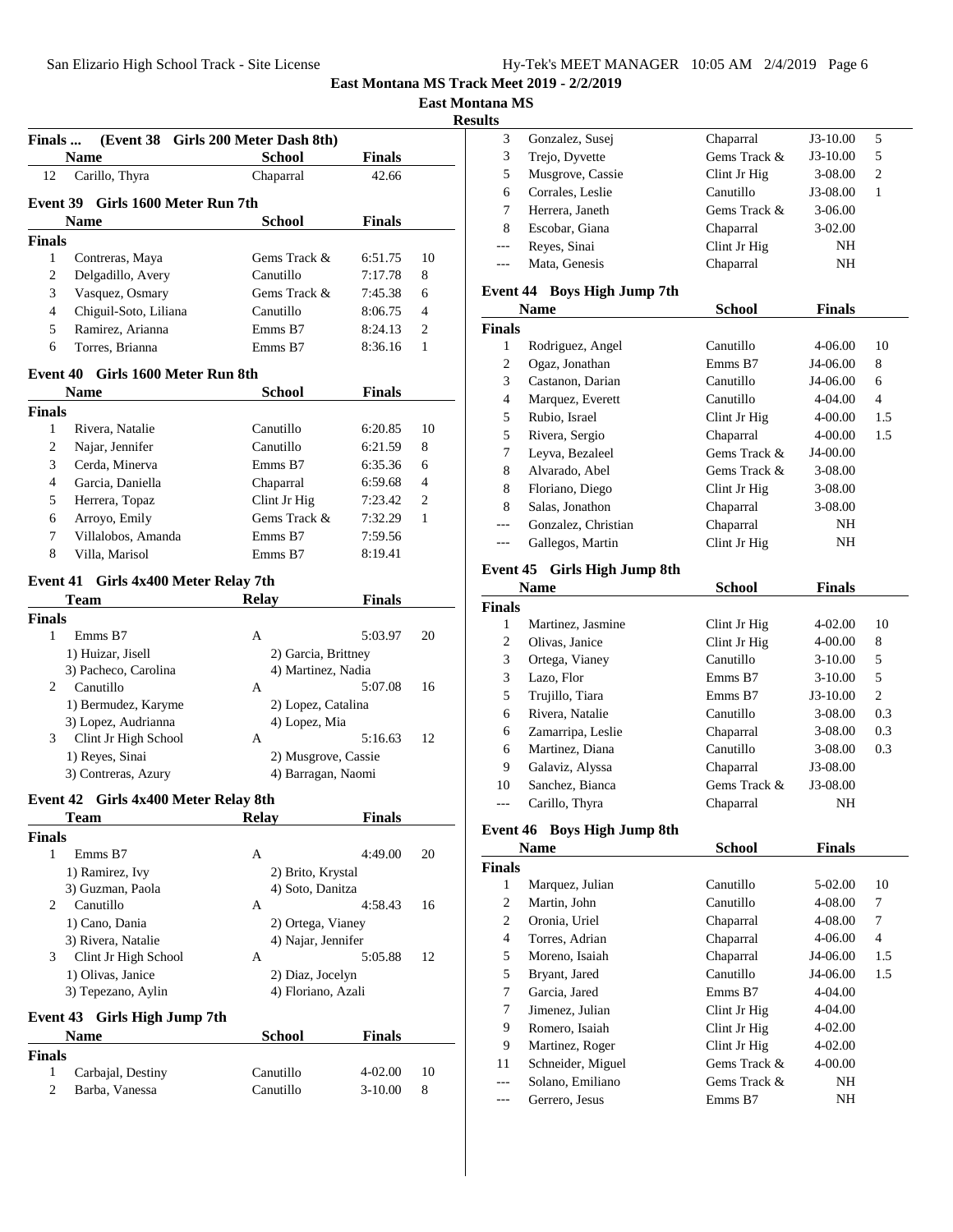**East Montana MS**

**Results**

| (Event 46 Boys High Jump 8th)<br><b>Finals</b> |                                    |               |               |                |
|------------------------------------------------|------------------------------------|---------------|---------------|----------------|
|                                                | <b>Name</b>                        | <b>School</b> | <b>Finals</b> |                |
|                                                | Hernandez, Adan                    | Emms B7       | NH            |                |
|                                                | Event 47 Girls Long Jump 7th       |               |               |                |
|                                                | <b>Name</b>                        | <b>School</b> | <b>Finals</b> |                |
| <b>Finals</b>                                  |                                    |               |               |                |
| $\mathbf{1}$                                   | Carbajal, Destiny                  | Canutillo     | 14-06.00      | 10             |
| 2                                              | Montoya, Katelyn                   | Gems Track &  | 13-02.50      | 8              |
| 3                                              | Huizar, Jisell                     | Emms B7       | 12-05.00      | 6              |
| 4                                              | Lopez, Catalina                    | Canutillo     | J12-05.00     | 4              |
| 5                                              | Musgrove, Cassie                   | Clint Jr Hig  | 12-03.00      | 2              |
| 6                                              | Contreras, Maya                    | Gems Track &  | 12-01.00      | $\mathbf{1}$   |
| 7                                              | Trejo, Dyvette                     | Gems Track &  | 11-07.00      |                |
| 8                                              | Vaquera, Rebecca                   | Clint Jr Hig  | 11-04.25      |                |
| 9                                              | Lopez, Mia                         | Canutillo     | 11-04.00      |                |
| 10                                             | De La Torre, Georgianise           | Emms B7       | 10-11.00      |                |
| 11                                             | Garcia, Brittney                   | Emms B7       | 10-08.50      |                |
| $---$                                          | Giraud, Kenni                      |               | ND            |                |
|                                                |                                    | Clint Jr Hig  |               |                |
|                                                | <b>Event 48 Boys Long Jump 7th</b> |               |               |                |
|                                                | Name                               | <b>School</b> | <b>Finals</b> |                |
| <b>Finals</b>                                  |                                    |               |               |                |
| 1                                              | Alvarado, Abel                     | Gems Track &  | 15-07.00      | 10             |
| 2                                              | Rodriguez, Angel                   | Canutillo     | 15-05.00      | 8              |
| 3                                              | Ogaz, Jonathan                     | Emms B7       | 15-01.00      | 6              |
| 4                                              | Castanon, Darian                   | Canutillo     | 14-11.00      | 4              |
| 5                                              | Quitero, Adrian                    | Chaparral     | 14-09.00      | 2              |
| 6                                              | Leyva, Bezaleel                    | Gems Track &  | 14-02.00      | $\mathbf{1}$   |
| 7                                              | Marquez, Everett                   | Canutillo     | 13-10.00      |                |
| 8                                              | Perez, Oliverio                    | Clint Jr Hig  | 12-08.00      |                |
| 9                                              | Floriano, Diego                    | Clint Jr Hig  | 10-05.00      |                |
| 10                                             | Cisneros, Sebastian                | Clint Jr Hig  | 10-03.00      |                |
| ---                                            | Ochoa, Matthew                     | Chaparral     | ND            |                |
| <b>Event 49</b>                                | <b>Girls Long Jump 8th</b>         |               |               |                |
|                                                | Name                               | <b>School</b> | <b>Finals</b> |                |
| <b>Finals</b>                                  |                                    |               |               |                |
| 1                                              | Bass, Paula                        | Emms B7       | 13-10.00      | 10             |
| 2                                              | Sanchez, Bianca                    | Gems Track &  | 13-07.00      | 8              |
| 3                                              | Ortega, Vianey                     | Canutillo     | 12-09.00      | 6              |
| 4                                              | Hernandez, Quetzal                 | Clint Jr Hig  | 12-07.00      | 4              |
| 5                                              | DeGaiambattista, Daniela           | Emms B7       | 12-06.00      | $\overline{c}$ |
| 6                                              | Ramirez, Ivy                       | Emms B7       | 12-05.00      | $\mathbf{1}$   |
| 7                                              | Cano, Dania                        | Canutillo     | 12-02.00      |                |
| 8                                              | Munoz, Jaqueline                   | Canutillo     | 11-06.50      |                |
| 9                                              | Saenz, Destiny                     | Clint Jr Hig  | 10-10.00      |                |
| 10                                             | Herrera, Topaz                     | Clint Jr Hig  | 9-06.00       |                |
|                                                |                                    |               |               |                |
| <b>Event 50</b>                                | <b>Boys Long Jump 8th</b>          |               | <b>Finals</b> |                |
| <b>Finals</b>                                  | Name                               | <b>School</b> |               |                |
| $\mathbf{1}$                                   | Lozoya, Mark                       | Emms B7       | 16-11.00      | 10             |
| 2                                              | Oronia, Uriel                      | Chaparral     | 16-08.50      | 8              |
| 3                                              | Garcia, Jared                      | Emms B7       | 16-05.00      | 6              |
| 4                                              | Hernandez, Adan                    | Emms B7       | 16-03.50      | 4              |
|                                                |                                    |               |               |                |

| .s |                   |              |          |   |  |
|----|-------------------|--------------|----------|---|--|
| 5  | Marquez, Julian   | Canutillo    | 16-02.00 | 2 |  |
| 6  | Chavez, Aaron     | Clint Jr Hig | 15-10.00 | 1 |  |
| 7  | Hinojosa, Angel   | Clint Jr Hig | 15-06.00 |   |  |
| 8  | Schneider, Miguel | Gems Track & | 14-11.00 |   |  |
| 9  | Barron, Gabriel   | Canutillo    | 14-06.00 |   |  |
| 10 | Delgado, Kyllion  | Clint Jr Hig | 14-01.00 |   |  |
| 11 | Quintero, Alexis  | Chaparral    | 13-05.00 |   |  |
| 12 | Aragon, Alejandro | Canutillo    | 13-00.00 |   |  |
| 13 | Stout, Nathaniel  | Chaparral    | 12-05.00 |   |  |
| 14 | Solano, Emiliano  | Gems Track & | 11-11.00 |   |  |
|    |                   |              |          |   |  |

## **Event 51 Girls Triple Jump 7th**

|                | <b>Name</b>                          | School       | <b>Finals</b> |                |
|----------------|--------------------------------------|--------------|---------------|----------------|
| <b>Finals</b>  |                                      |              |               |                |
| 1              | Bermudez, Karyme                     | Canutillo    | 24-08.00      | 10             |
| 2              | Huizar, Jisell                       | Emms B7      | 23-02.00      | 8              |
| 3              | Herrera, Janeth                      | Gems Track & | 22-05.00      | 6              |
| $\overline{4}$ | Vaquera, Rebecca                     | Clint Jr Hig | 21-11.25      | 4              |
| 5              | Demoss, Michelle                     | Canutillo    | 21-06.50      | 2              |
| 6              | Valenzuela, Joselyn                  | Gems Track & | 21-02.50      | 1              |
| 7              | Lopez, Mia                           | Canutillo    | 19-01.50      |                |
| 8              | Contreras, Azury                     | Clint Jr Hig | 18-07.50      |                |
|                | Garcia, Brittney                     | Emms B7      | ND.           |                |
| ---            | Giraud, Kenni                        | Clint Jr Hig | ND            |                |
|                | <b>Event 52 Boys Triple Jump 7th</b> |              |               |                |
|                | <b>Name</b>                          | School       | <b>Finals</b> |                |
| <b>Finals</b>  |                                      |              |               |                |
| 1              | Brock, Christopher                   | Canutillo    | 27-04.00      | 10             |
| 2              | Avila, Jason                         | Clint Jr Hig | 25-09.00      | 8              |
| 3              | Perez, Ryan                          | Canutillo    | 24-02.50      | 6              |
| 4              | Herrera, Ricardo                     | Clint Jr Hig | 23-05.00      | 4              |
| 5              | Montoya, Adrian                      | Gems Track & | 21-10.00      | $\overline{c}$ |
| $---$          | Gallegos, Martin                     | Clint Jr Hig | ND            |                |
| Event 53       | Girls Triple Jump 8th                |              |               |                |
|                | <b>Name</b>                          | School       | Finals        |                |

| гуание        |                   | эспоог       | гицаіз   |    |
|---------------|-------------------|--------------|----------|----|
| <b>Finals</b> |                   |              |          |    |
| 1             | Bass, Paula       | Emms B7      | 27-07.00 | 10 |
| 2             | Olivas, Janice    | Clint Jr Hig | 27-02.00 | 8  |
| 3             | Martinez, Diana   | Canutillo    | 27-00.50 | 6  |
| 4             | Tepezano, Aylin   | Clint Jr Hig | 26-03.50 | 4  |
| 5             | Rivera, Natalie   | Canutillo    | 26-03.00 | 2  |
| 6             | Ramirez, Ivy      | Emms B7      | 25-10.50 | 1  |
| 7             | Floriano, Azali   | Clint Jr Hig | 24-00.00 |    |
| 8             | Ramirez, Arabella | Gems Track & | 21-00.00 |    |
|               | Gonzalez, Alonda  | Canutillo    | ND       |    |

# **Event 54 Boys Triple Jump 8th**

|               | <b>Name</b>     | <b>School</b> | <b>Finals</b> |    |
|---------------|-----------------|---------------|---------------|----|
| <b>Finals</b> |                 |               |               |    |
|               | Martin, John    | Canutillo     | 36-05.50      | 10 |
|               | Nicks, Justin   | Canutillo     | 35-01.50      | 8  |
| 3             | Gerrero, Jesus  | Emms B7       | 33-11.50      | 6  |
| 4             | Monroy, Chris   | Chaparral     | 33-07.00      | 4  |
| 5             | Alvarez, Carlos | Clint Jr Hig  | 32-01.00      |    |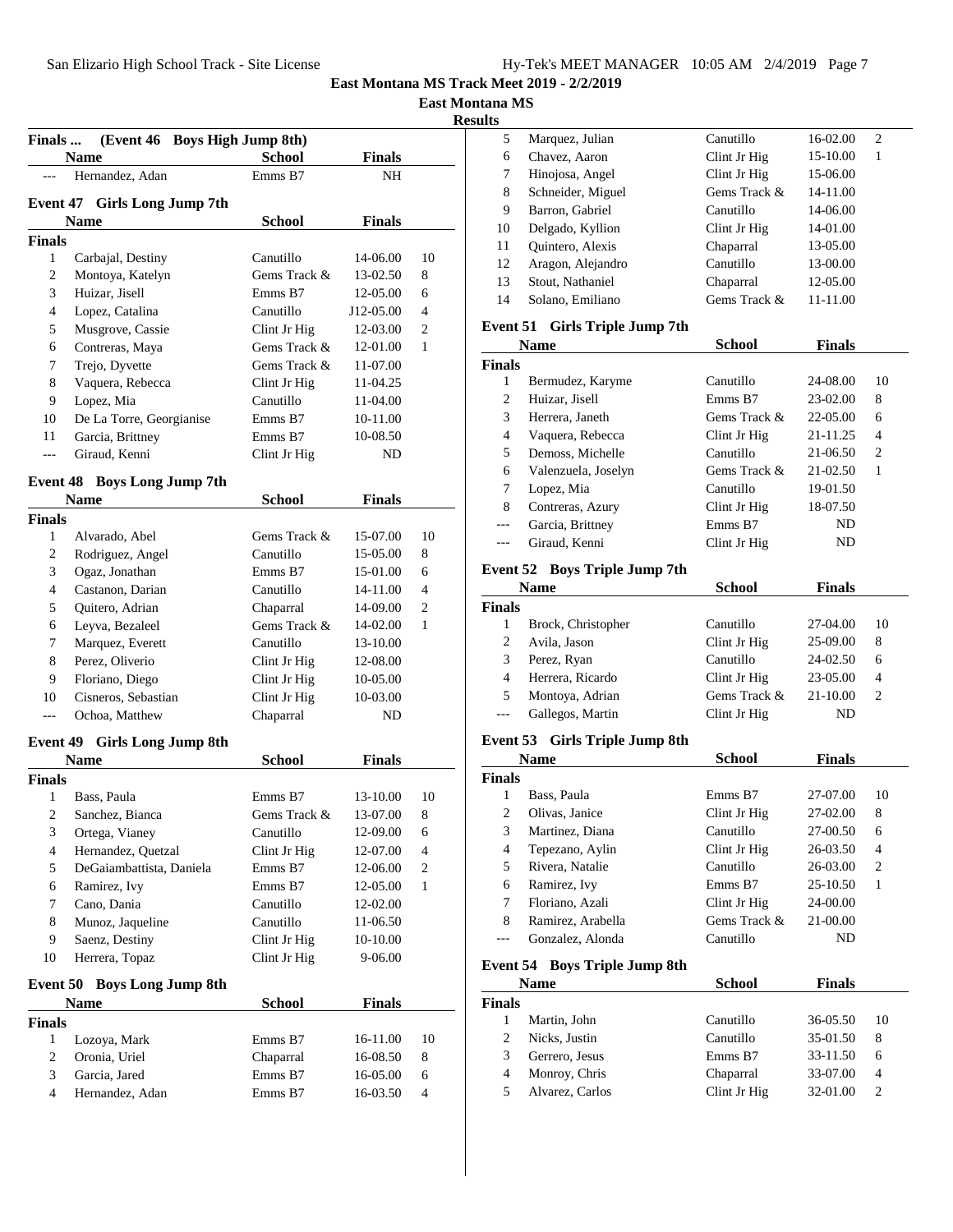| Hy-Tek's MEET MANAGER 10:05 AM 2/4/2019 Page 8 |  |  |  |
|------------------------------------------------|--|--|--|
|------------------------------------------------|--|--|--|

**East Montana MS**

**Results**

| Finals         |                                                      | (Event 54 Boys Triple Jump 8th) |                |
|----------------|------------------------------------------------------|---------------------------------|----------------|
|                | <b>Name</b>                                          | <b>School</b><br><b>Finals</b>  |                |
| 6              | Hernandez, Adan                                      | Emms B7<br>31-05.00             | 1              |
| 7              | Garcia, Jared                                        | Emms B7<br>30-06.00             |                |
| 8              | Delgado, Kyllion                                     | Clint Jr Hig<br>28-09.00        |                |
| 9              | Chan, Aaron                                          | Clint Jr Hig<br>28-03.25        |                |
| 10             | Gutierrez, Oscar                                     | Chaparral<br>28-01.00           |                |
| 11             | Aragon, Alejandro                                    | Canutillo<br>26-03.00           |                |
| 12             | Lopez, Axel                                          | Gems Track &<br>25-07.00        |                |
|                | <b>Event 55 Girls Discus Throw 7th</b>               |                                 |                |
|                | <b>Name</b>                                          | <b>School</b><br><b>Finals</b>  |                |
| <b>Finals</b>  |                                                      |                                 |                |
| $\mathbf{1}$   | Demoss, Michelle                                     | Canutillo<br>48-10              | 10             |
| 2              | Cervantez, Ashley                                    | Clint Jr Hig<br>47-07           | 8              |
| 3              | Ruiz, Paula                                          | Canutillo<br>47-03              | 6              |
| 4              | Magallanes, Alison                                   | Emms B7<br>41-08                | 4              |
| 5              | Wright, Syriana                                      | Emms B7<br>41-04                | 2              |
| 6              | Garcia, Angel                                        | Clint Jr Hig<br>$39-05$         | $\mathbf{1}$   |
| 7              | Hernandez, Sofia                                     | Chaparral<br>35-05              |                |
| 8              | Gauna, Alyssa                                        | Canutillo<br>35-02              |                |
| 9              | Bryand, Bonita                                       | Emms B7<br>33-05                |                |
| 10             | Moreno, Lilia                                        | 27-09                           |                |
|                |                                                      | Chaparral                       |                |
|                | <b>Event 56 Boys Discus Throw 7th</b><br><b>Name</b> | <b>School</b><br><b>Finals</b>  |                |
| <b>Finals</b>  |                                                      |                                 |                |
| $\mathbf{1}$   | Rosales, Ernesto                                     | Canutillo<br>95-08              | 10             |
| 2              | Rodriguez, Eliel                                     | Emms B7<br>80-06                | 8              |
|                |                                                      |                                 |                |
| 3              | Monarrez, Luis                                       | Chaparral<br>77-09              | 6              |
| 4              | Herrera, Diego                                       | Canutillo<br>74-03              | 4              |
| 5              | Aguirre, Brian                                       | Canutillo<br>74-00              | 2              |
| 6              | Martinez, Diego                                      | Gems Track &<br>71-08           | $\mathbf{1}$   |
| 7              | Herrera, Ricardo                                     | Clint Jr Hig<br>63-02           |                |
| 8              | Garcia, Abraham                                      | Clint Jr Hig<br>49-03           |                |
| 9              | Quitero, Adrian                                      | Chaparral<br>47-11              |                |
| 10             | Gutierrez, Jacob                                     | Clint Jr Hig<br>46-10           |                |
| Event 57       |                                                      | <b>Girls Discus Throw 8th</b>   |                |
|                | <b>Name</b>                                          | <b>School</b><br><b>Finals</b>  |                |
| <b>Finals</b>  |                                                      |                                 |                |
| 1              | Medina, Samantha                                     | Emms B7<br>72-02                | 10             |
| $\overline{c}$ | Rosales, Sarah                                       | Clint Jr Hig<br>55-05           | 8              |
| 3              | Lara, Fatima                                         | Canutillo<br>54-11              | 6              |
| 4              | Ochoa, Vanessa                                       | Clint Jr Hig<br>54-02           | $\overline{4}$ |
| 5              | Fernandez, Galilea                                   | Emms B7<br>51-09                | 2              |
| 6              | Loera, Kimberly                                      | Clint Jr Hig<br>49-05           | $\mathbf{1}$   |
| 7              | Galaviz, Monique                                     | Chaparral<br>46-07              |                |
| 8              | Garcia, Karla                                        | Chaparral<br>45-09              |                |
| 9              | Martinez, Arleethe                                   | Canutillo<br>42-09              |                |
| 10             | Avitia, Nayeli                                       | Chaparral<br>$40 - 04$          |                |
| 11             | Cazarez, Haylie                                      | Canutillo<br>$39-05$            |                |
|                |                                                      |                                 |                |
|                |                                                      |                                 |                |

| <b>Event 58 Boys Discus Throw 8th</b>  |                                   |                           |               |                         |  |
|----------------------------------------|-----------------------------------|---------------------------|---------------|-------------------------|--|
|                                        | <b>Name</b>                       | School                    | <b>Finals</b> |                         |  |
| <b>Finals</b>                          |                                   |                           |               |                         |  |
| $\mathbf{1}$                           | Martinez, Roger                   | Clint Jr Hig              | 132-05        | 10                      |  |
| 2                                      | Nieto, Jr                         | Gems Track &              | 117-05        | 8                       |  |
| 3                                      | Jimenez, Julian                   | Clint Jr Hig              | 112-05        | 6                       |  |
| 4                                      | Chavez, Elias                     | Gems Track &              | 104-08        | 4                       |  |
| 5                                      | Ogaz, David                       | Emms B7                   | 97-01         | 2                       |  |
| 6                                      | Garcia, Michael                   | Clint Jr Hig              | 89-08         | 1                       |  |
| 7                                      | Duarte, Edgar                     | Chaparral                 | 87-06         |                         |  |
| 8                                      | Hicks, David                      | Canutillo                 | 86-04         |                         |  |
| 9                                      | Lezalde, Erick                    | Emms B7                   | 83-02         |                         |  |
| 10                                     | Garza, Eluy                       | Canutillo                 | 78-06         |                         |  |
| 11                                     | Dominguez, Alex                   | Emms B7                   | 77-05         |                         |  |
| 12                                     | Armendariz, Fernando              | Chaparral                 | 74-04         |                         |  |
| 13                                     | Quinonez, Roberto                 | Gems Track &              | 72-04         |                         |  |
| 14                                     | Hernandez, Jesus                  | Chaparral                 | 64-03         |                         |  |
| 15                                     | Vasquez, Jesus                    | Canutillo                 | 58-11         |                         |  |
| Event 59                               |                                   |                           |               |                         |  |
|                                        | Girls Shot Put 7th                |                           |               |                         |  |
|                                        | Name                              | <b>School</b>             | <b>Finals</b> |                         |  |
| <b>Finals</b><br>1                     |                                   | Clint Jr Hig              | 19-04.00      | 10                      |  |
| 2                                      | Garcia, Angel<br>Demoss, Michelle | Canutillo                 | 18-07.00      | 8                       |  |
| 3                                      | Wright, Syriana                   | Emms B7                   | 17-10.00      | 6                       |  |
| 4                                      |                                   |                           |               | 4                       |  |
|                                        | Cervantez, Ashley                 | Clint Jr Hig<br>Canutillo | 17-06.00      | 2                       |  |
| 5                                      | Gauna, Alyssa                     |                           | 15-10.00      | 1                       |  |
| 6                                      | Ruiz, Paula                       | Canutillo                 | 14-03.00      |                         |  |
| 7<br>8                                 | Bryand, Bonita                    | Emms B7                   | 14-02.50      |                         |  |
|                                        | Magallanes, Alison                | Emms B7                   | 12-03.00      |                         |  |
| ---                                    | Hernandez, Sofia                  | Chaparral                 | ND            |                         |  |
| <b>Event 60</b>                        | <b>Boys Shot Put 7th</b>          |                           |               |                         |  |
|                                        | Name                              | <b>School</b>             | <b>Finals</b> |                         |  |
| <b>Finals</b>                          |                                   |                           |               |                         |  |
| 1                                      | Rodriguez, Eliel                  | Emms B7                   | 26-10.00      | 10                      |  |
| 2                                      | Garcia, Abraham                   | Clint Jr Hig              | 26-08.00      | 8                       |  |
| 3                                      | Herrera, Diego                    | Canutillo                 | 26-03.00      | 6                       |  |
| 4                                      | Dominguez, Nathaniel              | Canutillo                 | 26-02.50      | 4                       |  |
| 5                                      | Herrera, Ricardo                  | Clint Jr Hig              | 24-05.00      | $\overline{\mathbf{c}}$ |  |
| 6                                      | Martinez, Diego                   | Gems Track &              | 24-00.00      | 1                       |  |
| 7                                      | Gutierrez, Jacob                  | Clint Jr Hig              | 22-04.00      |                         |  |
| 8                                      | Tirado, Adrain                    | Canutillo                 | 21-02.00      |                         |  |
| 9                                      | Rivera, Sergio                    | Chaparral                 | 18-08.00      |                         |  |
| $---$                                  | Diaz, Jose                        | Emms B7                   | ND            |                         |  |
| Event 61                               | <b>Girls Shot Put 8th</b>         |                           |               |                         |  |
| <b>School</b><br><b>Finals</b><br>Name |                                   |                           |               |                         |  |
| <b>Finals</b>                          |                                   |                           |               |                         |  |
| 1                                      | Medina, Samantha                  | Emms B7                   | 24-08.00      | 10                      |  |
| 2                                      | Fernandez, Galilea                | Emms B7                   | 21-10.00      | 8                       |  |
| 3                                      | Hernandez, Areli                  | Clint Jr Hig              | 21-01.50      | 6                       |  |
| $\overline{4}$                         | Lara, Fatima                      | Canutillo                 | 21-01.00      | 4                       |  |
| 5                                      | Garcia, Karla                     | Chaparral                 | 20-02.00      | 2                       |  |
| 6                                      | Corral, Emily                     | Clint Jr Hig              | 19-10.00      | 1                       |  |
|                                        |                                   |                           |               |                         |  |